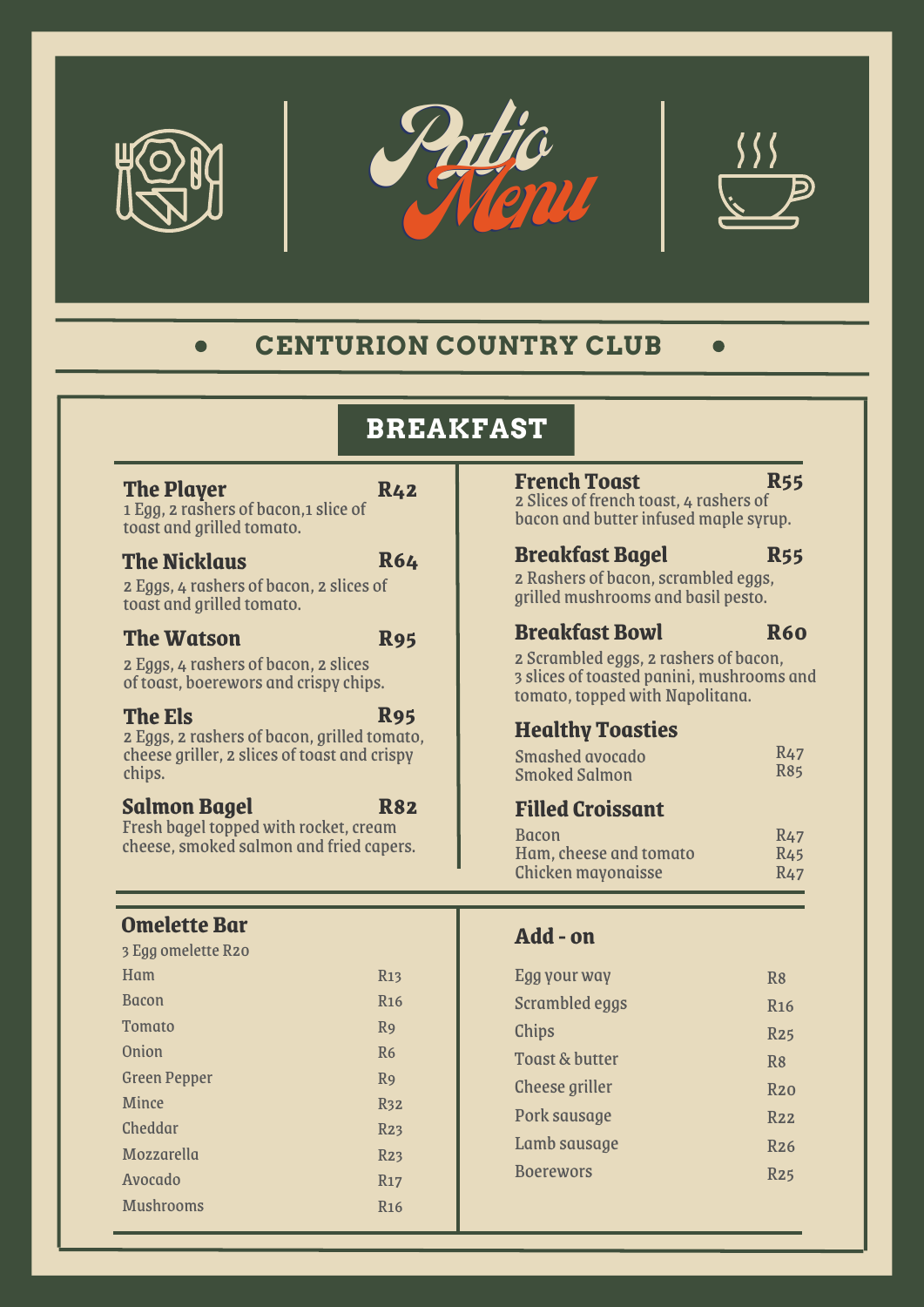



### **CENTURION COUNTRY CLUB**  $\bullet$

# **TOSSED SALADS**

# **Bacon, Avocado and Feta R100**

Traditionalsalad base with bacon, avocado and feta, accompanied with sundried tomato dressing.

### **Grilled Lemon and herb Chicken Salad R95**

Traditional salad base, grilled chicken breast tossed together with rocket, avocado, Calamata olives and parmesan shavings.

## **Greek Salad (V) R75**

Traditionalsalad base with Calamata olives and feta, accompanied with homemade dressing.

## **Quinoa Salad (V)**

**R60**

Quinoa served with thinly sliced pak choi, fresh blueberries, chopped pepper, carrots and a dijon vinaigrette.

# **VEGETARIAN / VEGAN**

Served with a choice of side

| <b>Compressed Mushroom</b> |   |
|----------------------------|---|
| and Avocado with           |   |
| <b>Red Pepper Coulis</b>   | Y |

**R80**

Grilledmushroom, topped with avocado puree and red pepper coulis.

**Stuffed Smoked Aubergine R70** Baked aubergine topped with spicymarinated aubergine topped with edible flowers, coriander and sesame seeds.

#### **Shiitake Mushroom Fritters R70**

A delicious mushroom fitter packed with cheese and herbs served on escalivada.

### **Pesto Zucchini**

Zucchini spaghetti, basil and spinach pesto, roasted flaked almonds and fresh pomegranate. **R70**

## **Martha's Burger**

**R70**

Roasted vegetables, chick peas and lentils topped with a delectable homemade date chutney.

# **LA PASTA**

Choice of penne, linguini or spaghetti

## **Pesto Pasta (V)**

**R70**

Pastamixed with basil pesto topped with roasted flaked almonds and fresh pomegranates

## **Chicken Pesto**

**R125**

Chicken, mushroom, sundried tomato, white wine, pesto, parmesan and cream.

### **Bolognaise R87**

Slow cooked beef ragout served with parmesan and toasted panini.

### **Alfredo**

Creamy pasta with ham, sliced mushrooms, parmesan cheese and toasted panini. **R80**

### **Arrabbiata (V) R70**

Tomato based sauce with chilli, garlic and olives served with parmesan cheese and toasted panini.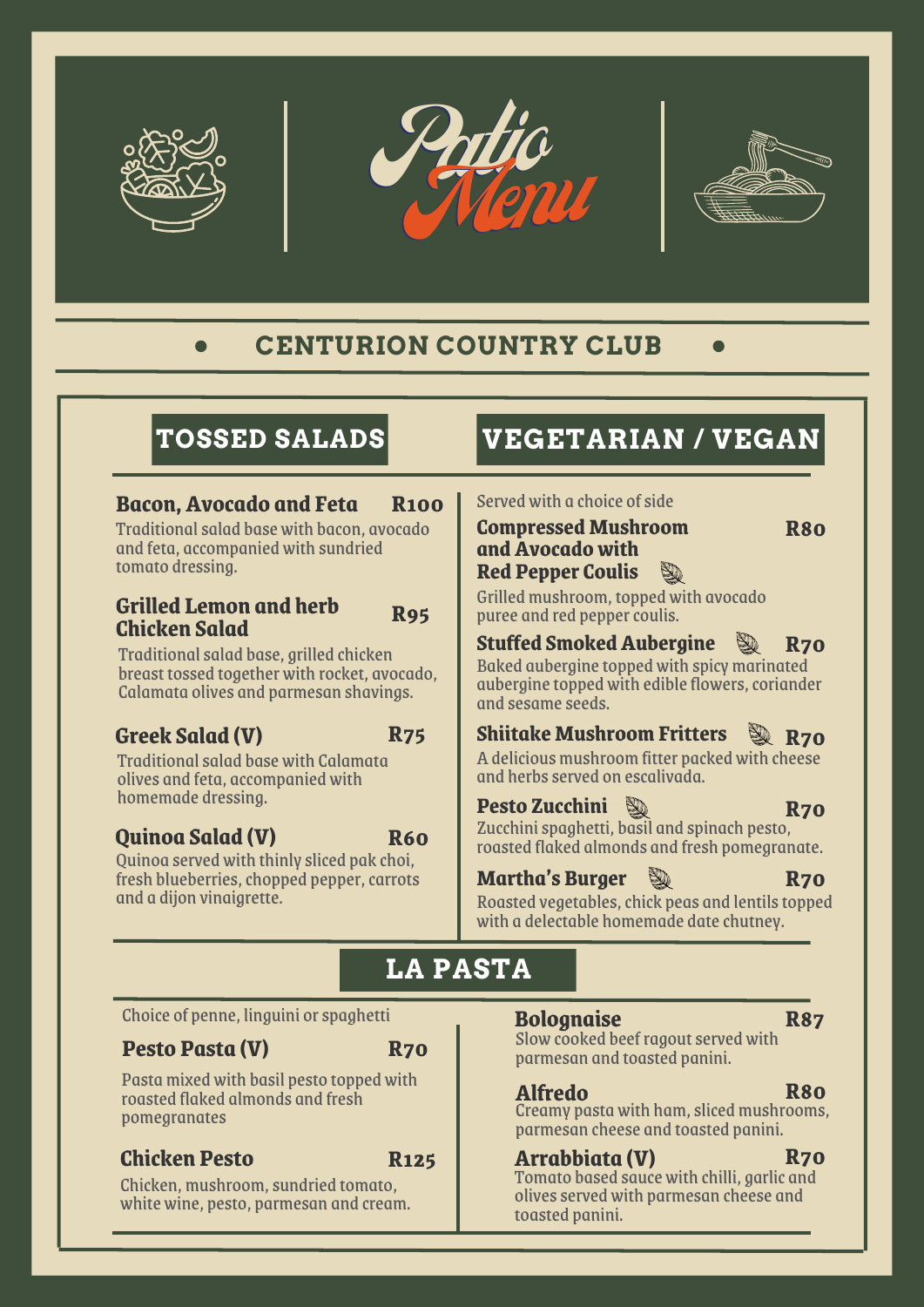





# **CENTURION COUNTRY CLUB**

# **BURGERS**

### Served with a choice of side

#### **BBQ Beef Burger R90**

### 200g Flame grilled homemade beef patty in oursmokey BBQ sauce.

### **Cheese Burger R95**

200g Flame grilled homemade beef patty topped with a slice of cheddar cheese and cheese sauce.

### **Bacon and Cheese Burger R110**

200g Flame grilled homemade beef patty topped with a slice of cheddar cheese and 2 rashers of bacon.

#### **Crispy Chicken Burger R90**

Succulent chicken breast coated with panko crumbs, grilled mushrooms and rosemary sweet chilli sauce.

### **The ace**

**R130**

200g pure Wagyu beef patty chargrilled to perfection. Topped with two slices of Emmental cheese.

### **The queen**

**R130**

200g of grade A certified lamb burger patty grilled to perfection. Topped with white rock fig infused white cheese and sprig of rosemary.

# **CATCH OF THE DAY**

Served with a choice of side

### **Hake Grilled or Fried**

Grilled to perfection served with lemon butter sauce.

### **Seared Salmon**

**R200**

**R110**

Fresh salmon served on a bed of Quinoa and steamed green vegetables.

# **PUB LUNCH**

Only available from 12h00 - 15h00

| 150g Rump |  | <b>R75</b> |
|-----------|--|------------|
|           |  |            |

Egg your way and crispy chips.

## **350g T-bone steak R100**

Grilled to your liking served with pap and a tomato gravy.

## **Cheese Dog R55**

Foot long cheese griller, crispy fried onion rings and homemade pink sauce served with a side of crispy hand-cut chips.

# **Bangers and mash**

3 Pork sausage with mash, mushy peas and brown onion gravy.

# **Sheperd's pie**

### **R90**

**R45**

Lamb mince, carrots and peas topped with mash potato served with green salad.

# **TOASTIES**

| <b>Ham and cheese</b>     | <b>R45</b> |
|---------------------------|------------|
| <b>Cheese and tomato</b>  | R40        |
| <b>Cheese</b>             | <b>R38</b> |
| Ham, cheese and tomato    | <b>R50</b> |
| Chicken mayo and gherkins | <b>R52</b> |
| Bacon and egg             | <b>R55</b> |
| Bacon, egg and cheese     | <b>R60</b> |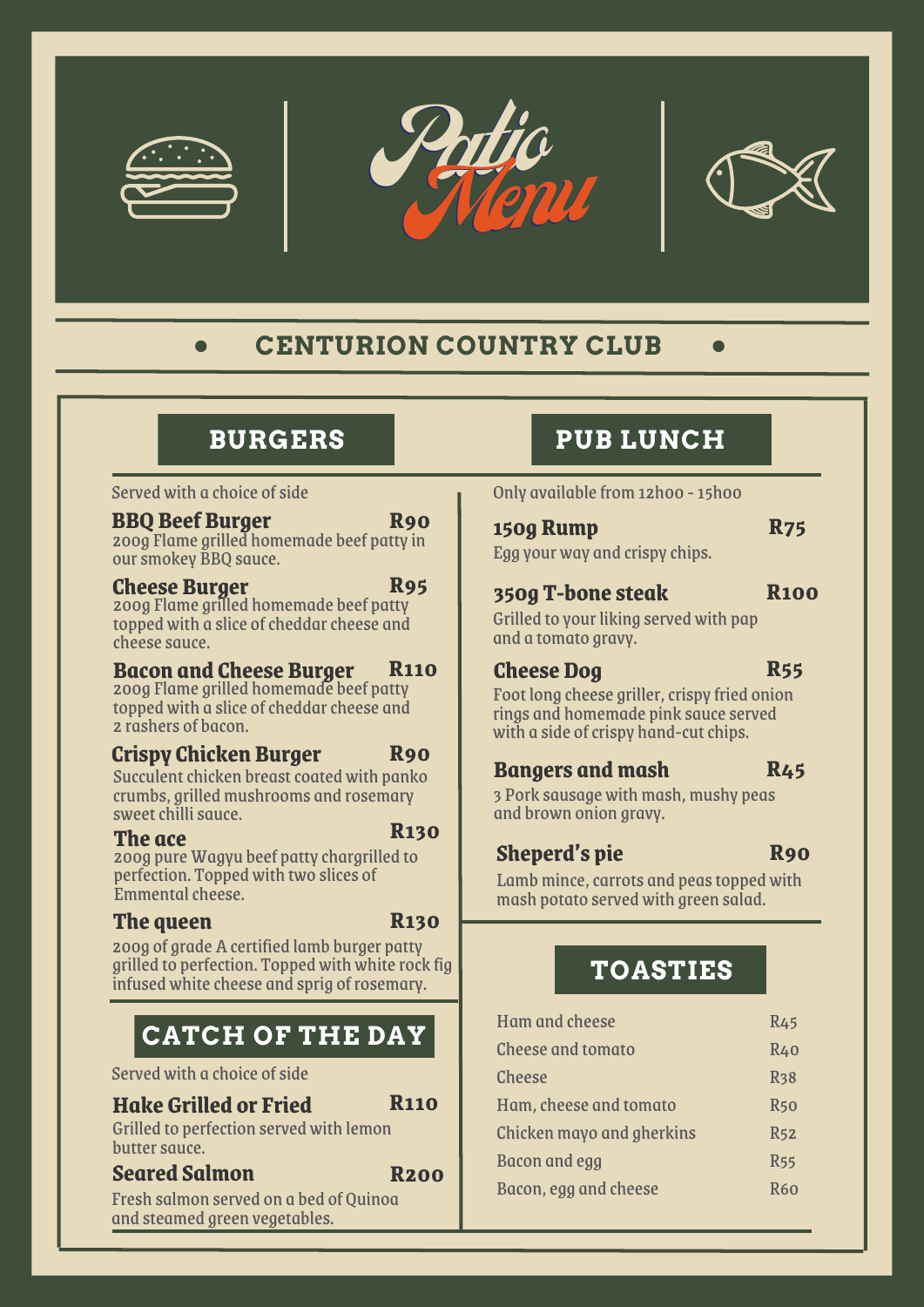





### **CENTURION COUNTRY CLUB**  $\bullet$

# **THE GOLDEN OLDIES**

### Served with a choice of side

#### **Roast Beef Panini R85**

Roast beef, mustard mayonnaise, fresh rocket, grated mozzarella cheese and crispy hand cut chips.

### **Greek Wrap R80**

Grilled chicken breast, homemade tzatziki, fresh tomato, feta cheese and lettuce.

## **Chicken Schnitzel R100**

Crumbed chicken breast served with your choice of side and sauce.

### **Chicken strips R75**

Crispy chicken strips and chips with sweet chilli sauce.

## **Chicken Curry**

**R120**

Durban style chicken curry served with white savoury rice, sambals and a poppadum.

### **Spicy Dunked Chicken Strips R95**

Chicken strips coated in our secret dunked sauce and chips.

## **Crumbed Chicken Wrap R95**

Chicken wrap served with a crunchy green salad.

#### **R160 Centurion Lamb Curry**

Durban style lamb curry served with white basmati rice, sambals and toasted pitta bread.

# **THE BAREFOOT GRILL**

Served with a choice of side

# **Avocado Dijon Rump Steak R155**

200g Matured rump grilled to your liking topped with fresh avocado and Dijon mustard sauce.

```
300g: R180
```
## **Ladies Rump R140**

200g Matured rump steak grilled to your liking.

## **Rump** Steak **R160**

300g Matured rump steak grilled to your liking.

#### **Beef fillet R175**

250g Beef fillet, the most tender cut, grilled to your liking.

## **Marrow Rump R155**

200g Rump grilled with port and mushroom reduction with feta crumble on sweet potato mash and roast veggies, topped with grilled marrow bone.

**300g: R180**

Served as is

## **Lamb Shank**

**R190**

Slow cooked lamb shank basted in an Italian tomato sauce served with creamy mashed potato.

### **Eisbein**

**R160**

**R190**

Slow cooked and deep fried to perfection served with sauerkraut, roasted garlic and parsley butter baby potatoes.

## **Pork Belly Ribs**

600g Pork ribs basted in our secret sticky sauce served with crispy onion rings, hand cut chips and a side salad.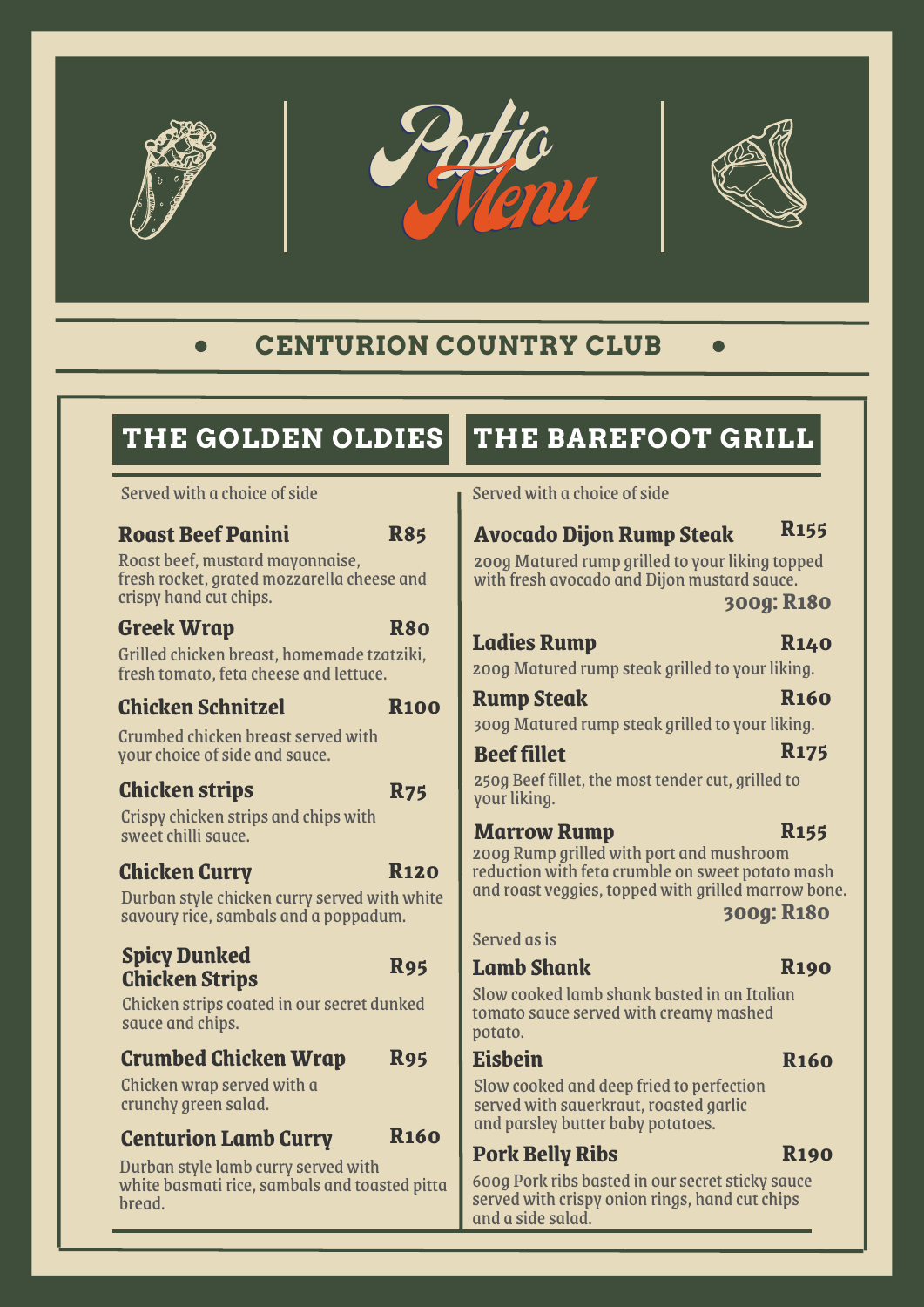





### **CENTURION COUNTRY CLUB**  $\bullet$

# **BUILD A BOARD**

| <b>Chicken strips</b>     | R <sub>45</sub> |
|---------------------------|-----------------|
| <b>Crispy onion rings</b> | R20             |
| Hand-cut chips            | R25             |
| Pork belly ribs 150g      | <b>R50</b>      |
| Rump steak 150g           | <b>R52</b>      |
| Buffalo chicken wings     | <b>R50</b>      |
| <b>Crumbed mushrooms</b>  | <b>R45</b>      |
| <b>BBQ</b> sauce          | <b>R10</b>      |
| Sweet chilli sauce        | R10             |
| <b>Fried halloumi</b>     | R40             |
|                           |                 |

# **YOUR SIDE**

| <b>Crispy chips</b>             | R25         |
|---------------------------------|-------------|
| <b>Baked potato with butter</b> | <b>R</b> 30 |
| and sour cream                  |             |
| Crunchy side salad              | <b>R25</b>  |
| Mediterranean veggies           | R25         |
| Savoury basmati rice            | R25         |
| <b>Creamed spinach</b>          | R25         |
| <b>Cinnamon butternut</b>       | R25         |
|                                 |             |

# **YOUR SAUCE**

| <b>Cheese</b>       | R <sub>28</sub> |
|---------------------|-----------------|
| <b>Black pepper</b> | R28             |
| <b>Mushroom</b>     | R <sub>28</sub> |
| <b>Monkey gland</b> | R <sub>28</sub> |
| Blue cheese         | R <sub>32</sub> |
| <b>Lemon butter</b> | R <sub>28</sub> |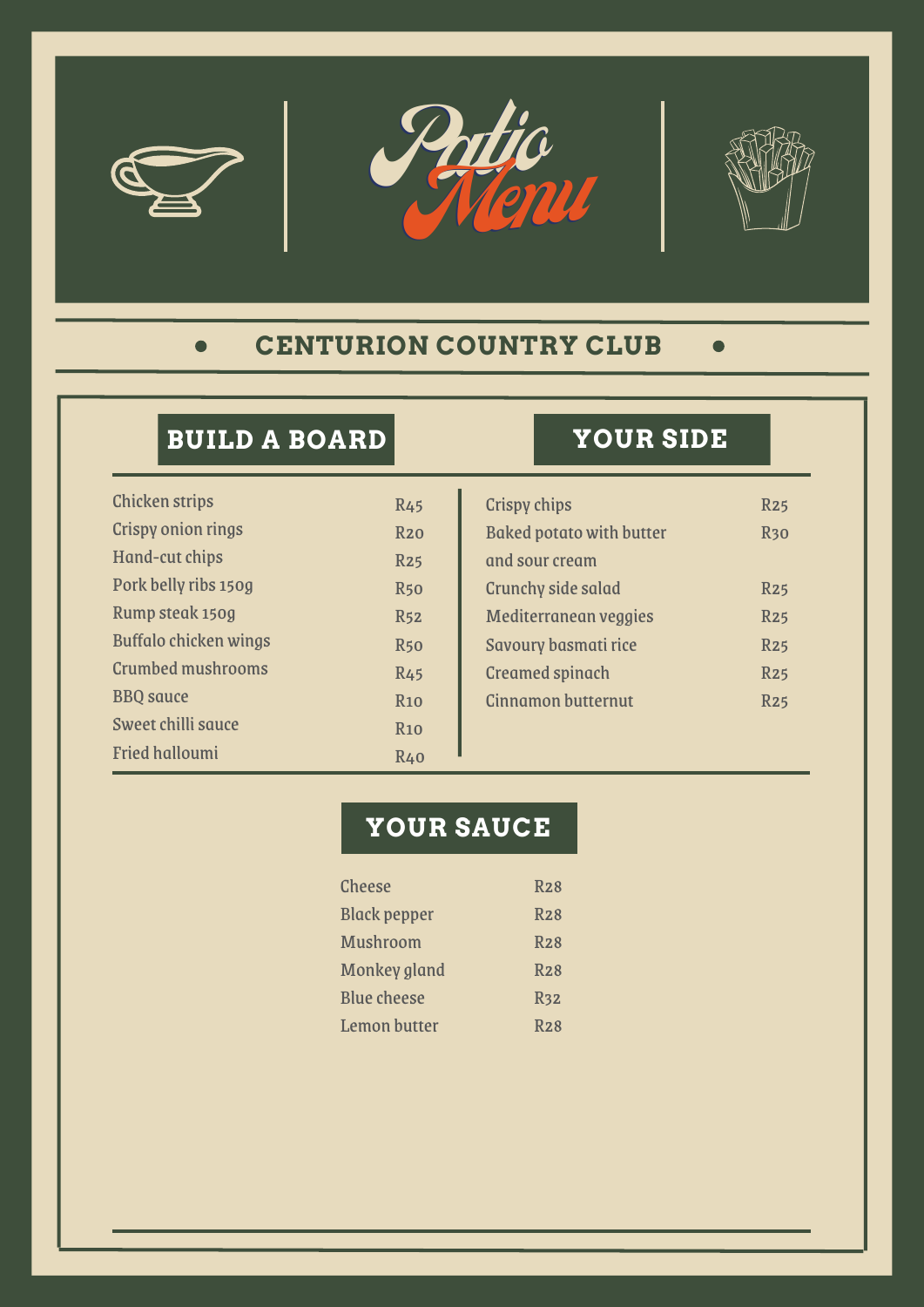





**Mexicana R99**

**R100**

**R94**

**Chicken Mayo R104**

**Executive R110**

**Carnivore R140**

**R110**

**Centurion Classique R122**

**R105** 

### **CENTURION COUNTRY CLUB**  $\bullet$  . The set of  $\bullet$

# **PIZZAS**

T

| <b>Plain jane</b><br>Garlic and herb.                                     | <b>R47</b> | <b>Chicken Mayo</b>                                                     | $\mathbf{R}$   |
|---------------------------------------------------------------------------|------------|-------------------------------------------------------------------------|----------------|
|                                                                           |            | Chicken Mayo, bacon and red pepper.                                     |                |
| <b>Big Cheese</b><br>Mozzarella, cheddar, feta and<br>caramelized onions. | <b>R73</b> | <b>Executive</b><br>Mushroom, bacon, ham, feta and<br>avocado(s).       | $\mathbf{R}$   |
| <b>Margarita</b>                                                          | <b>R67</b> | <b>Carnivore</b>                                                        | $\mathbf{R}$   |
| Tomato, mozzarella and oregano.                                           |            | Ham, salami, bolognaise and bacon.                                      |                |
| <b>Milano</b>                                                             | <b>R89</b> | <b>Speciale</b>                                                         | $\mathbf{R}$   |
| Bacon and avocado.                                                        |            | Ham, salami, mushrooms, green pepper                                    |                |
| <b>Regina</b>                                                             | <b>R78</b> | and onion.                                                              |                |
| Ham and mushrooms.                                                        |            | <b>Centurion Classique</b>                                              | $\mathbf{R}$   |
| <b>Hawaiian</b>                                                           | <b>R78</b> | Chicken, bacon, mushrooms, feta, green                                  |                |
| Ham and pineapples.                                                       |            | pepper and basil pesto.                                                 |                |
| <b>Vegetarian</b>                                                         | <b>R94</b> | <b>Mexicana</b>                                                         | R <sup>c</sup> |
| Mushrooms, olives, onion, green pepper,<br>artichokes and garlic.         |            | Bolognaise, green pepper, onion and chilli.                             |                |
|                                                                           |            | <b>Nacho Pizza</b>                                                      | $\mathbf{R}$   |
| <b>BBQ Chicken</b>                                                        | <b>R89</b> | Traditional base with spicy chicken,                                    |                |
| Chicken, green pepper and caramelized<br>onions.                          |            | nacho chips, cheese mix topped with salsa,<br>guacamole and sour cream. |                |
| <b>Supreme</b>                                                            | <b>R84</b> | <b>The Temba</b>                                                        | R:             |
| Salami, garlic, chilli and feta.                                          |            | Onion, chicken, sweet chilli, feta<br>and avocado.                      |                |
| <b>Quattro</b>                                                            | <b>R99</b> |                                                                         |                |
| Ham, olives, mushrooms and artichokes.                                    |            | <b>Siciliano</b>                                                        | R              |
|                                                                           |            | Anchovies, capers, olives, garlic and chilli.                           |                |
|                                                                           |            |                                                                         |                |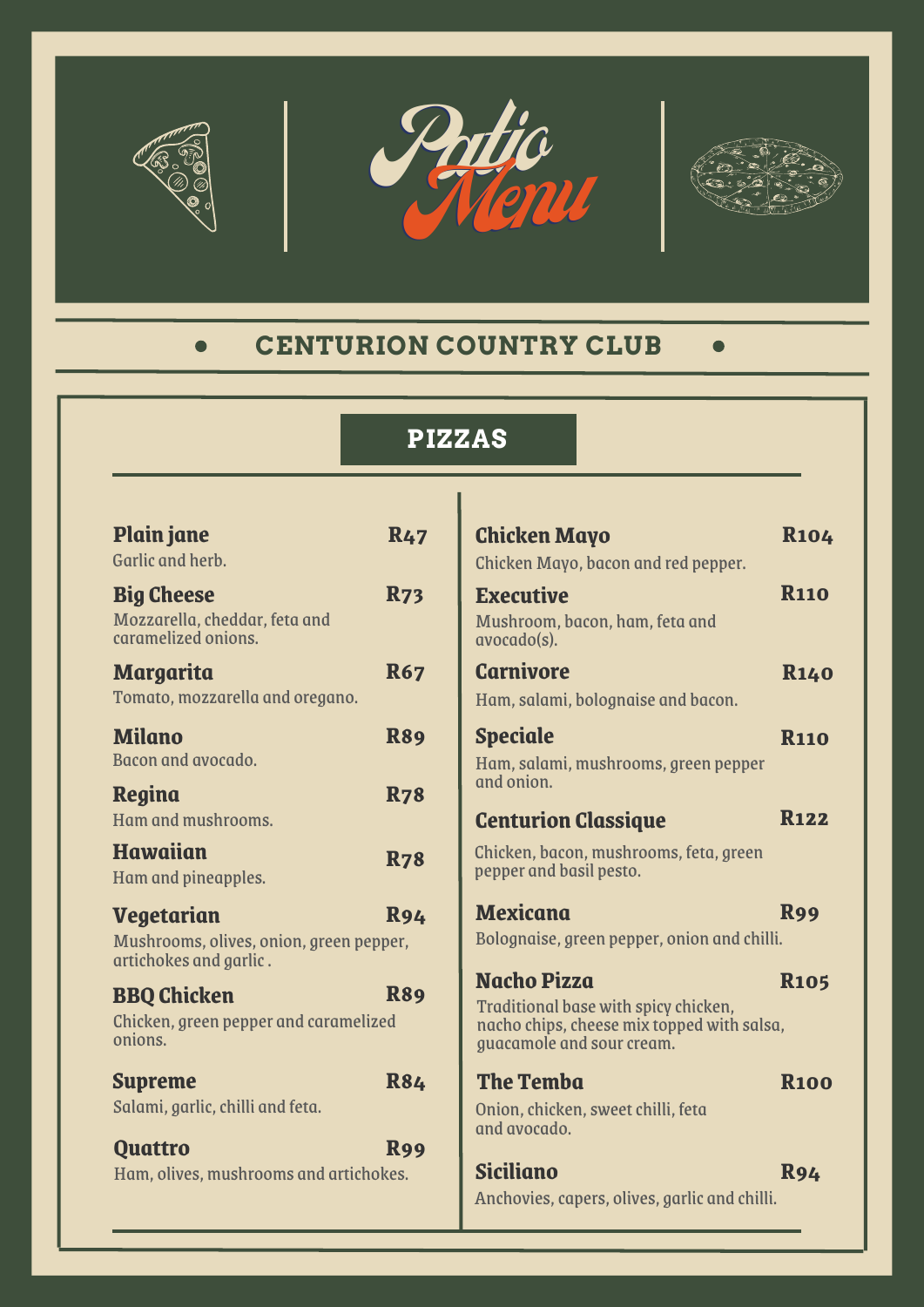





### **CENTURION COUNTRY CLUB**  $\bullet$

# **SUSHI**

## **Maki 6 pieces**

Sushi rice wrapped in Nori seaweed paper and rolled around a choice of fillings.

| <b>CRAB</b>     | R <sub>32</sub> |
|-----------------|-----------------|
| <b>CUCUMBER</b> | R24             |
| <b>AVOCADO</b>  | <b>R</b> 30     |
| <b>PRAWN</b>    | <b>R46</b>      |
| <b>SALMON</b>   | R46             |
| <b>TUNA</b>     | R40             |

## **Nigiri 3 pieces**

Sushi rice fingers topped with one of the following toppings.

| <b>PRAWN</b>  | R <sub>43</sub> |
|---------------|-----------------|
| <b>SALMON</b> | R <sub>45</sub> |
| TUNA          | R <sub>43</sub> |

## **Tempura prawn 4 pieces**

Lightly battered crispy fried prawns served with sweet chilli.

| <b>PRAWN</b> | <b>R75</b> |
|--------------|------------|
|--------------|------------|

### **Salmon/Tuna roses 4 pieces**

Fresh Salmon/Tuna wrapped around a small bed of sushi rice topped with Japanese mayonnaise.

| <b>SALMON</b> | <b>R75</b> |
|---------------|------------|
| <b>TUNA</b>   | <b>R75</b> |

## **California Roll**

Choice of filling wrapped in Noriseaweed and then wrapped in sushi rice.  $\overline{8}$ 

| <b>PRAWN</b>    | R <sub>70</sub> R <sub>35</sub> |            |
|-----------------|---------------------------------|------------|
| <b>SALMON</b>   | R <sub>70</sub> R <sub>35</sub> |            |
| TUNA            |                                 | R65 R32.50 |
| <b>CRAB</b>     | R60 R30                         |            |
| <b>CUCUMBER</b> | R <sub>50</sub> R <sub>25</sub> |            |
|                 |                                 |            |

## **RainbowRoll**

Cucumber and avocado wrapped in Noriseaweed and then wrapped in sushi rice and toped with one of the following toppings.  $\overline{8}$   $\overline{1}$ 

| <b>PRAWN</b>  | R <sub>70</sub> R <sub>35</sub> |                                     |
|---------------|---------------------------------|-------------------------------------|
| <b>SALMON</b> |                                 | R <sub>75</sub> R <sub>37</sub> .50 |
| TUNA          |                                 | R75 R37.50                          |
| <b>CRAB</b>   |                                 | R <sub>55</sub> R <sub>27</sub> .50 |
|               |                                 |                                     |

## **Fashion Sandwiches**

A sandwich of avocado a choice of filling, sushi rice and Noriseaweed.

| SUSIII LICE QIIQ NOII SEUWEEU. | 8                               | 4                                   |
|--------------------------------|---------------------------------|-------------------------------------|
| <b>PRAWN</b>                   | R <sub>80</sub>                 | R40                                 |
| <b>SALMON</b>                  | R <sub>70</sub> R <sub>35</sub> |                                     |
| <b>TUNA</b>                    |                                 | R75 R37.50                          |
| <b>CRAB</b>                    | R <sub>60</sub> R <sub>30</sub> |                                     |
| <b>CUCUMBER/CARROT</b>         |                                 | R <sub>45</sub> R <sub>22</sub> .50 |
|                                |                                 |                                     |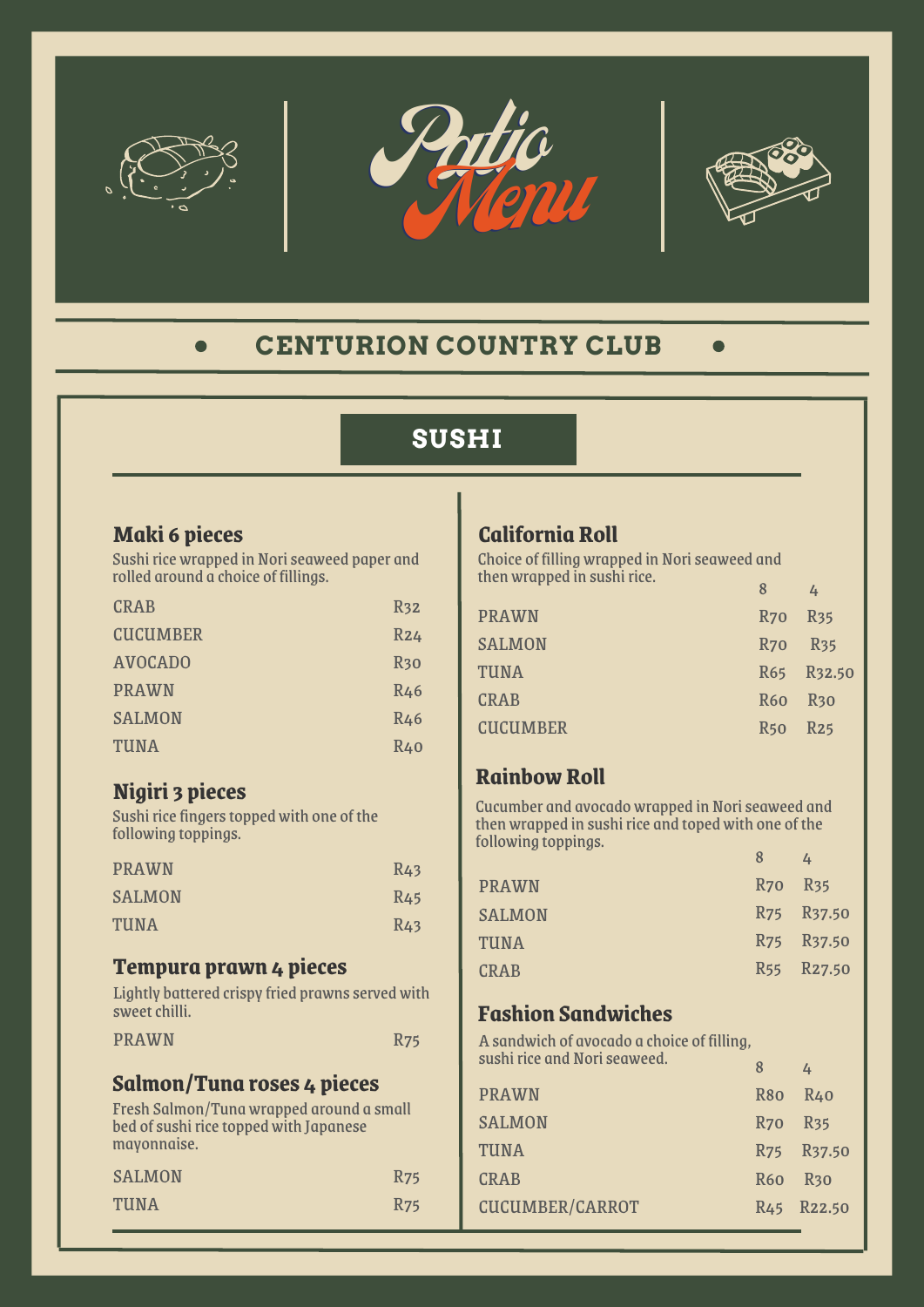





### **CENTURION COUNTRY CLUB**  $\bullet$

# **SUSHI**

An array of different unusual not so authentic but defiantly delicious sushi

| Salmon bean curd sushi<br>2 pieces     | <b>R60</b>          |   |
|----------------------------------------|---------------------|---|
| Biltong bean curd sushi<br>2 pieces    | <b>R60</b>          |   |
| Strawberry bean curd sushi<br>2 pieces | <b>R60</b>          |   |
| Dragon roll<br>4 pieces                | <b>R90</b>          |   |
| Mediterranean California roll          | 8<br><b>R50 R25</b> | 4 |
| Salmon avocado salad                   | <b>R60</b>          |   |
| Prawn and avocado salad                | <b>R60</b>          |   |
| Crab and cucumber salad                | R40                 |   |
| <b>Salmon Sashimi</b><br>3 piece       | R <sub>75</sub>     |   |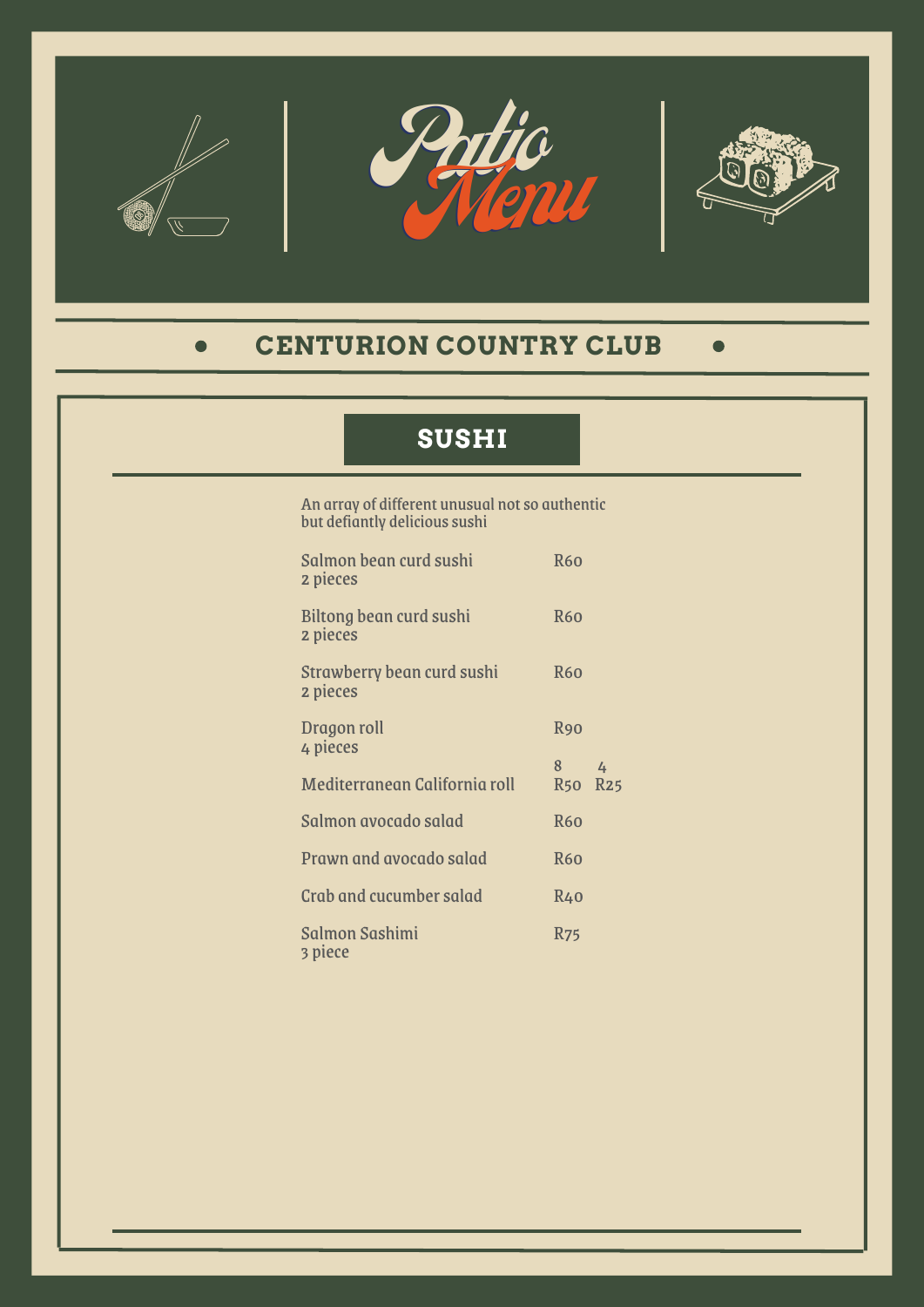





### **CENTURION COUNTRY CLUB**  $\bullet$

# **BEVERAGE LIST**

# **Imported Beers**

| <b>Becks Lager</b>         | R31.50              |
|----------------------------|---------------------|
| <b>Stella Artois</b>       | R <sub>30.50</sub>  |
| <b>Windhoek Lager</b>      | R <sub>26.50</sub>  |
| <b>Windhoek Light</b>      | R <sub>26.50</sub>  |
| Heineken                   | R <sub>29.50</sub>  |
| Guinness                   | R <sub>35</sub>     |
| <b>Ciders</b>              |                     |
|                            |                     |
| Savanna Dry                | R <sub>3</sub> 2.50 |
| Savanna Light              | R <sub>3</sub> 2.50 |
| <b>Hunters Dry</b>         | R <sub>30.50</sub>  |
| <b>Hunters Gold</b>        | R29                 |
| <b>Hunters Extreme</b>     | R <sub>3</sub> 2.50 |
| <b>Hunters Edge</b>        | R <sub>30.50</sub>  |
| <b>Red Square Energy</b>   | R <sub>37.50</sub>  |
| <b>Flying Fish Lemon</b>   | R <sub>28.50</sub>  |
| <b>Klippies &amp; Cola</b> | R <sub>3</sub> 2.50 |
| <b>Buffels &amp; Cola</b>  | R <sub>3</sub> 2.50 |
| Draught 500ml              |                     |
| <b>Castle Light</b>        | R <sub>42</sub>     |
| Heineken                   | R <sub>41</sub>     |
| <b>Stella Artois</b>       | R <sub>41</sub>     |
| Windhoek                   | R <sub>37</sub>     |

## **Local Beers**

| Amstel               | R <sub>25.50</sub> |
|----------------------|--------------------|
| <b>Amstel Radler</b> | R <sub>25.50</sub> |
| <b>Black label</b>   | R <sub>25.50</sub> |
| Castle               | R <sub>25.50</sub> |
| <b>Castle light</b>  | R <sub>26.50</sub> |
| Hansa                | R24                |
|                      |                    |

## **Water Hole**

| Coke                  | <b>R20.50</b>    |
|-----------------------|------------------|
| <b>Coke Light</b>     | <b>R20.50</b>    |
| Coke Zero             | <b>R20.50</b>    |
| <b>Sprite</b>         | <b>R20.50</b>    |
| <b>Sprite Zero</b>    | <b>R20.50</b>    |
| Fanta Orange          | <b>R20.50</b>    |
| Cream Soda            | <b>R20.50</b>    |
| Spar berry            | <b>R20.50</b>    |
| Stoney                | <b>R20.50</b>    |
| Tah                   | <b>R20.50</b>    |
| Appetizer             | R27              |
| Grapetizer            | R27              |
| Ice Tea (Lemon/Peach) | R <sub>25</sub>  |
| <b>Red Bull</b>       | R <sub>3</sub> 8 |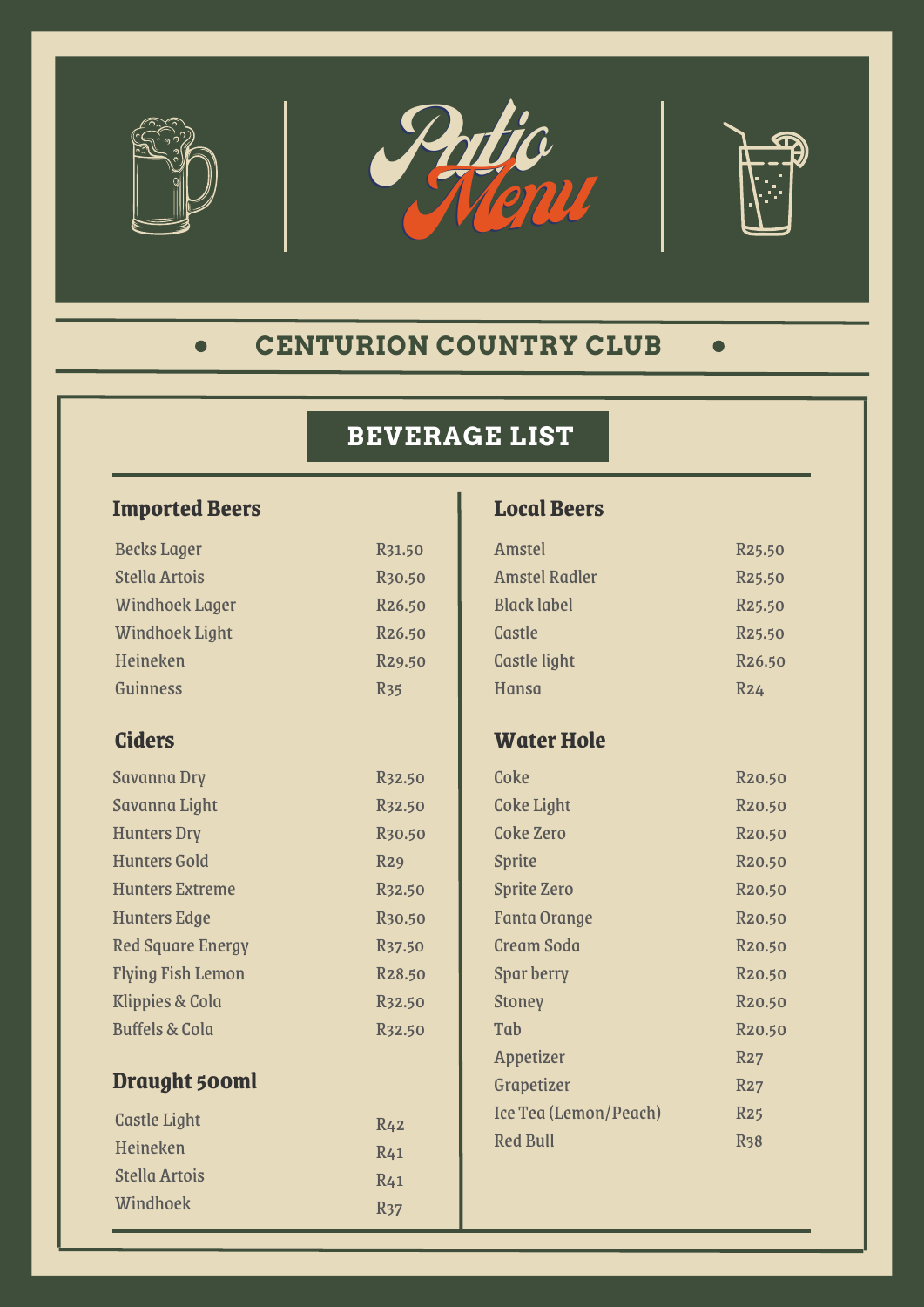





### **CENTURION COUNTRY CLUB**  $\bullet$

# **BEVERAGE LIST**

# **Mixers 200ml**

| Lemonade                | <b>R19</b>          |
|-------------------------|---------------------|
| Soda                    | <b>R19</b>          |
| Tonic                   | <b>R19</b>          |
| <b>Ginger Ale</b>       | <b>R19</b>          |
| Dry Lemon               | <b>R19</b>          |
| <b>Tomato Cocktail</b>  | <b>R28</b>          |
| <b>Water</b>            |                     |
| <b>Still water</b>      | <b>R17</b>          |
| <b>Sparkling water</b>  | <b>R17</b>          |
| <b>Pre-mixed drinks</b> |                     |
| <b>Rock shandy</b>      | R <sub>37</sub> .50 |
| <b>Steelworks</b>       | R <sub>29.50</sub>  |
| <b>Fruit juices</b>     |                     |
| <b>Fruit cocktail</b>   | R23                 |
| Guava                   | R <sub>23</sub>     |
| Mango                   | R <sub>23</sub>     |
| Orange                  | R23                 |

# **Hot beverages**

| <b>Lipton Ceylon</b>          | R12                   |
|-------------------------------|-----------------------|
| <b>Lipton African Rooibos</b> | R14                   |
| <b>Five roses</b>             | R14                   |
| <b>Filter Coffee</b>          | R17                   |
| Decaf coffee                  | <b>R<sub>15</sub></b> |
| Cappuccino                    | R24                   |
| Cappucino decafe              | R26                   |
| Red cappucino                 | R28                   |
| <b>Espresso Single</b>        | R <sub>13</sub>       |
| <b>Espresso Double</b>        | <b>R19</b>            |
| <b>Hot Chocolate</b>          | R24                   |
| Milo                          | <b>R30</b>            |
| <b>Café Latte</b>             | R24                   |
| Chai latte                    | R <sub>32</sub>       |

# **Iced coffees**

| Coffee freezo   | R27             |
|-----------------|-----------------|
| Chocolate       | R <sub>25</sub> |
| Chocolate mocha | R <sub>25</sub> |
| Milo            | R <sub>25</sub> |